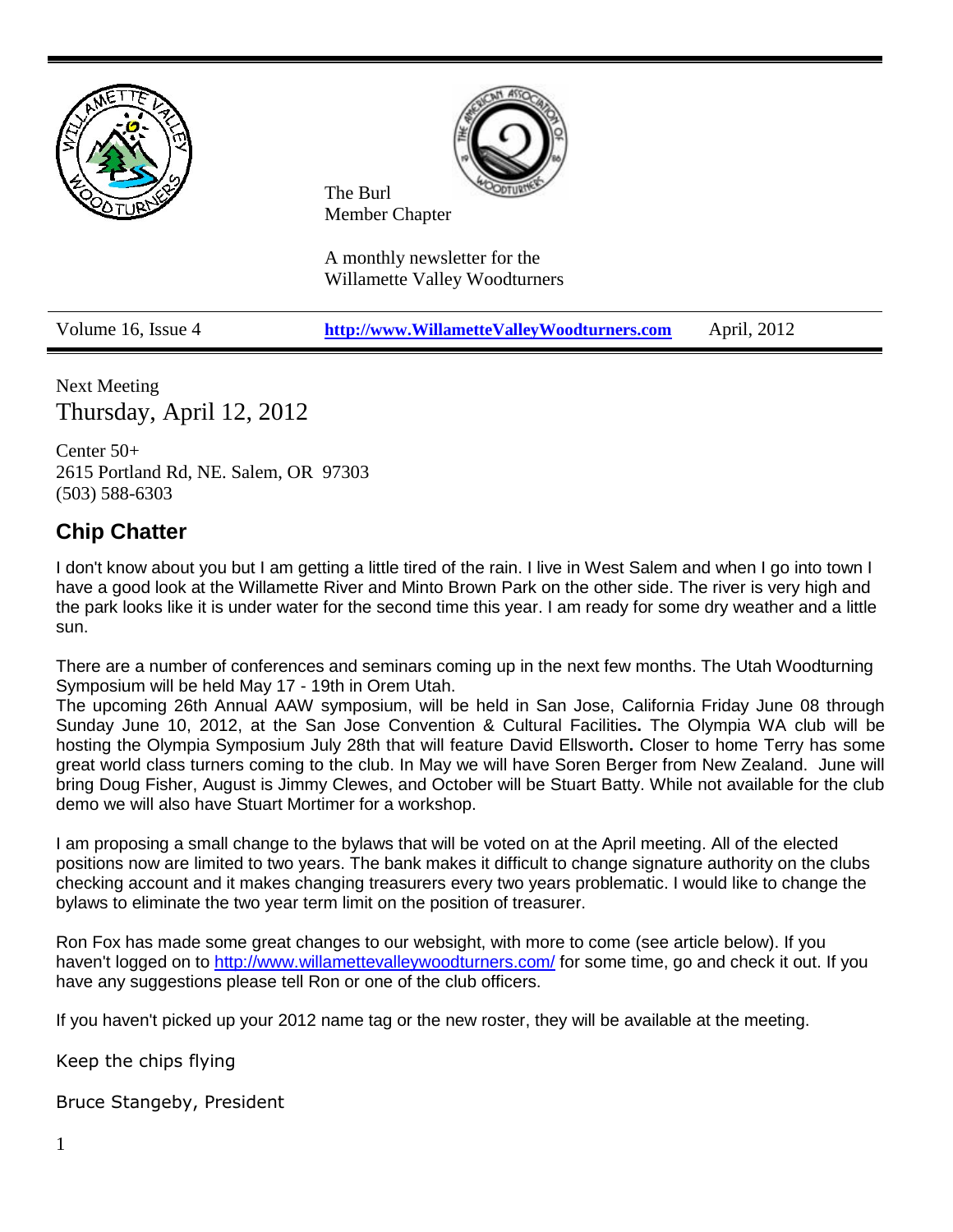### **Member of the Month**



## **Bob Quadros**

On an irregular basis our club recognizes a Member of the Month. We reserve this for those times when someone has gone above and beyond the call of duty for the club. Along with the recognition comes a gift certificate to one of our suppliers. This club is run by volunteers and many serve silently just to make the organization run. With a large active group there is much to be done.

For March we are recognizing the efforts of Bob Quadros. This may be the only known picture of Bob actually turning some wood. While I may kid Bob about his lack of shop time, there has never been any question of Bob's loyalty to the club or his willingness to do the necessary behind the scenes work to make the club function; besides which he really is a good turner. For seven years he has been the steward of the supplies that the club buys and resells to members at cost. Bob has handled buying the supplies in bulk and then bringing manageable quantities to our meetings for the convenience of the members. Bob gets our Anchor seal in a 55 gal drum and pumps it into gallon containers. He has the anchor seal and other supplies available at his house and members can purchase them between meetings. Bob has also stored the club's bulk picnic supplies and the club's collection of tables which he transports to our functions. Members working behind the scenes help make this the outstanding club that it is. Thank you Bob for all you do for the club.

## **Web Page News**

Hello Members,

If you have been to the Willamette Valley Woodturners website [\(http://willamettevalleywoodturners.com/\)](http://willamettevalleywoodturners.com/) lately you've probably seen a few changes taking place. This is just the beginning of a complete overhaul for the site. So far I've been able to institute dynamic pages using a database of members' profiles. This basic change will allow me to implement security protocols on the website. After this protocol is developed club members will have access to "Members Only " pages where pictures of current or previous works can be uploaded to the site for all the members to enjoy. This is the basic change that the Board Members wanted to see and I will be able to implement it on our new website that is set up in the format I know best; ASP. NET. Visually, the pages have been changed to add more pictures and to simplify the menu across the top of the page instead of down the side of the page. I have also added the mugs of our officers on the contact page so everyone can see what they look like and be able to email them directly.

You can also check out the updated Library page under the "Membership Perks" tab. There is a list of library books and videos. If you have a book or video checked out please return it so that Jerry Lelack and Dave Goetz can keep this page up to date.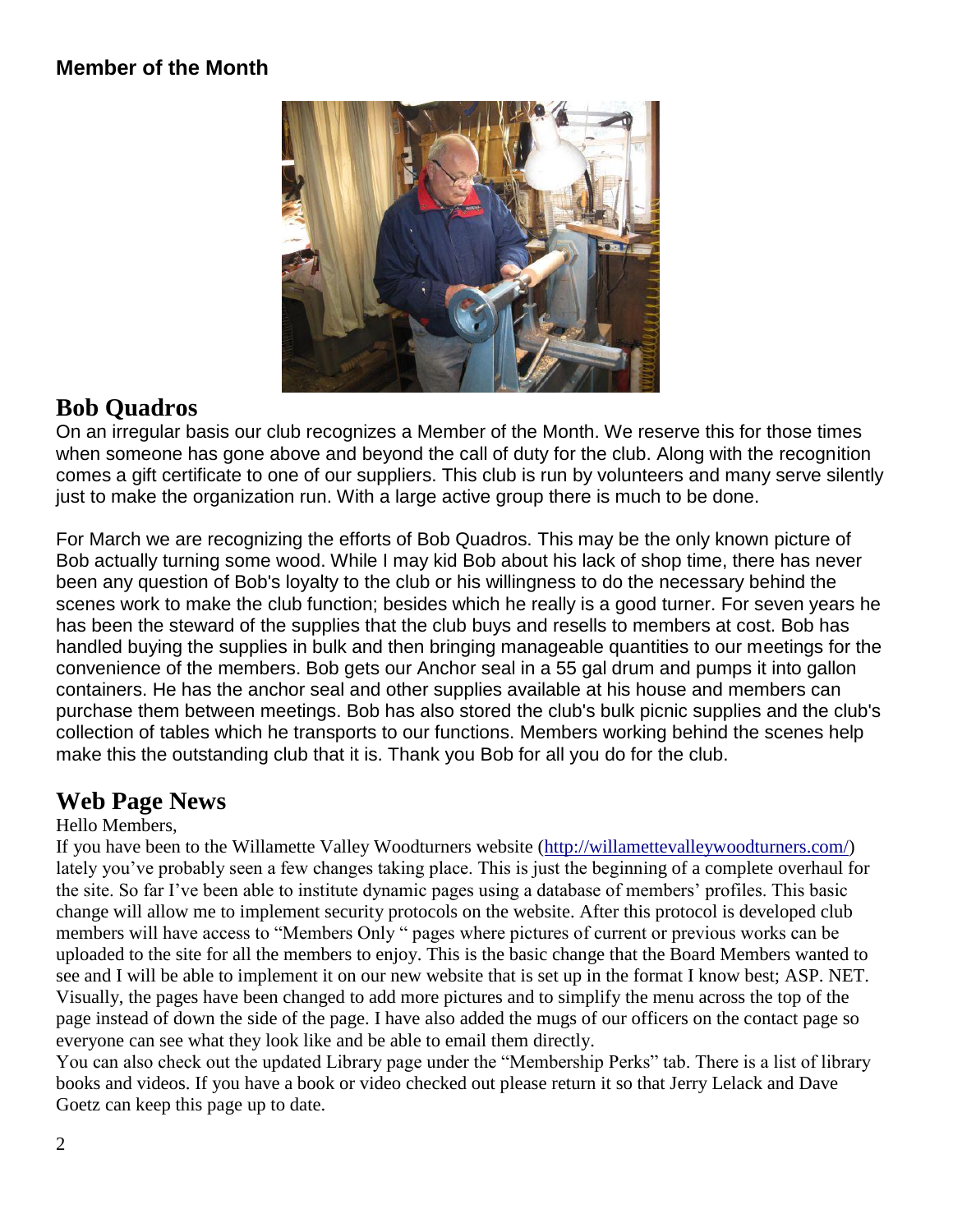Keep checking the website because some other exciting things are coming down the pike. Terry Gerros is most excited about the "Group Purchase" page where members will be able to enter in their requested purchase. Terry will go there once and cut and paste the order to Craft Supplies USA. It will make his job much easier.

So far, the website is looking good and it will be much easier to maintain and navigate. If you have any changes you would like to see made just email me and I'll see what I can do to implement them. And if you have a few favorite pictures of your work you want to see on the "Gallery" page slideshow of the website, send it to [webmaster@foxinnovations.net.](mailto:webmaster@foxinnovations.net) I'll get it in as soon as I can.

It has been great to get the feedback from members about the website and I have enjoyed organizing and updating it. I hope the club will enjoy it for many years to come.

Thanks,

Ronald Fox

## **Information from your Treasurer:**

**INSURANCE**: now here is a subject no one wants to talk about, but everyone want to know AFTER the "incident/accident", "was he… was she… was it… covered?"

Whether it is life insurance, car insurance, property or liability insurance, the most important aspect is to know what you need and what your coverage is BEFORE you need it. Everyone knows, you can't get fire insurance after the barn is on fire. So in that light, there are several matters that need to be discussed as they relate to you as a turner and member of the Willamette Valley Woodturners.

First, let's talk about liability insurance. Our club is an AAW (American Association of Woodturners) chapter. The AAW published an article entitled "AAW's Liability Insurance" in which it states, *"each chapter and each AAW member is covered (liability insurance only) as an insured, so long as he or she is performing chapter approved activities. AAW members are not covered for private activities. Note that chapter members (WVW members) who are NOT AAW members, are neither covered or protected by the (AAW liability) policy."* If you are not an AAW member, but do actively participate in club sponsored activities, such as sawdust sessions, master classes, wood gathering, etc., you should really consider becoming an AAW member. Go to the AAW website *<https://www.woodturner.org/>* to find out more about the advantages of AAW membership.

Second, be sure to check with your own homeowner's insurance agent about both liability insurance coverage and property insurance coverage relating to your shop, equipment, and inventory, because your homeowner's insurance policy may NOT cover your "woodturning stuff" if you "sell" anything you create/make/turn. Even if you sell "only a few hundred dollars worth" each year you may be at risk of not being covered for losses. So check with your agent, tell him what you do, how much you sell, and what your future plans for selling your creations are. Do it now, stop reading this and make the call now, before that "little fire" or "break-in". Again the AAW web site has some good general information on this subject as well as a source for getting appropriate coverage, should you need it. If you don't sell anything you make, you probably don't have an issue. It is, after all, just a hobby. But, asking the questions is free, ignoring them is no excuse.

Anyway, that's the way I see it. Good luck. If you find out anything different, please let me know. Elling Hoem

WVW Treasurer

#### **Northwest Woodturners schedule:**

April 5th meeting demonstrator: Dale Larson ... spheres May 3rd meeting demonstrator: Sorin Berger Classes: Hands-On Workshop Friday, May 4th cost: \$125/day and Sunday May 6th: cost \$125/day All day demo Saturday May 5th cost: \$35 For more information go to: [http://www.northwestwoodturners.com](http://www.northwestwoodturners.com/)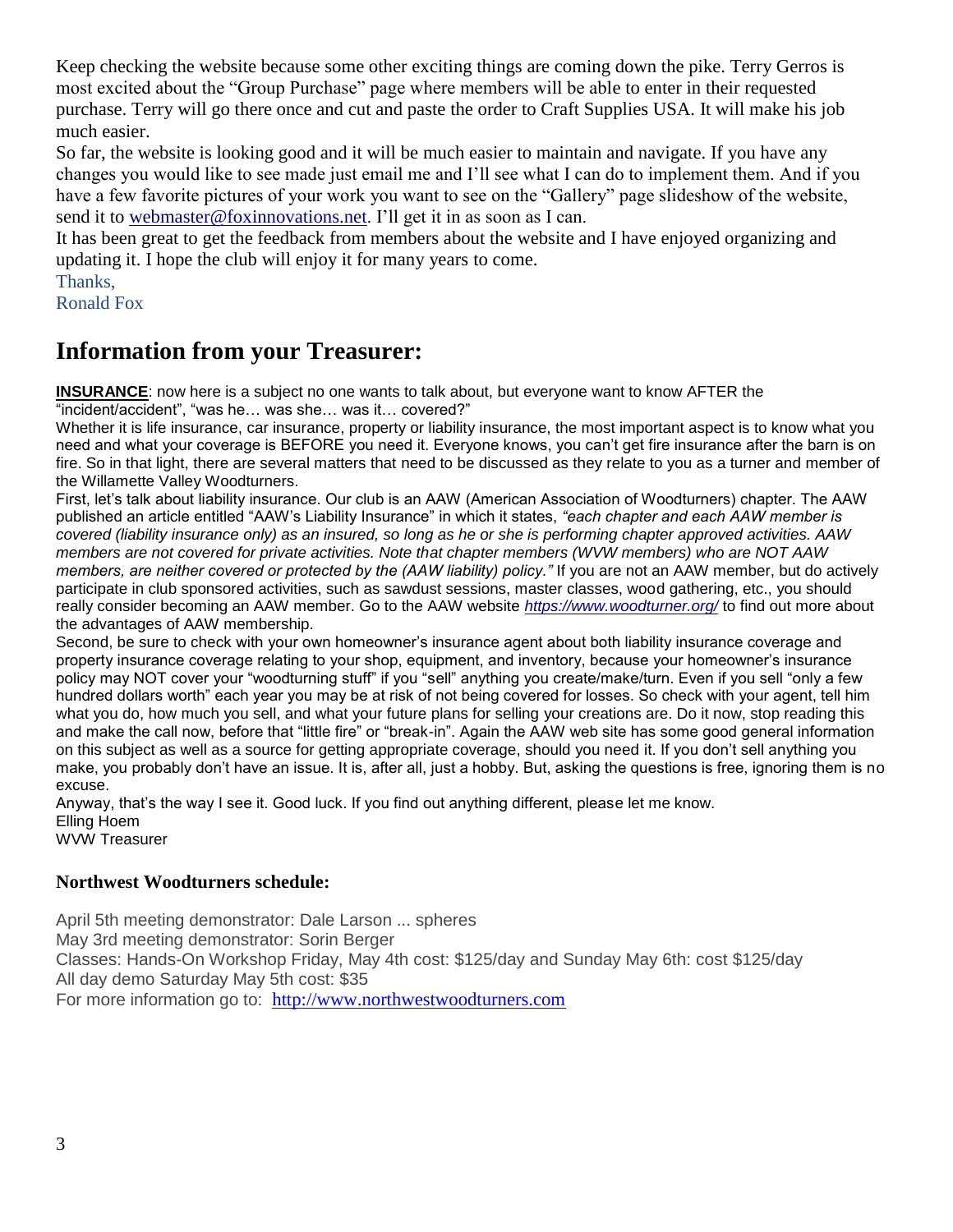# Club Business **Current & Upcoming Events**



**April Demo**: Our April demonstrator will be Terry Gerros, your friendly, neighborhood veterinarian. Stolen from the October workshop with Keith Gotschall, Terry will attempt to produce the mystery salt shaker Keith taught at that workshop. This project is fairly simple to do, hence the reason for demonstrating it, but it gives you the opportunity to practice many different cuts and the chance to use and learn a variety of tools. A fun project for both the novice and seasoned turner.



**May Demo**: Our May demonstrator is Soren Berger, who lives in New Zealand and has been a woodturning artist for 33 years. Not only will Soren be here for the evening demo, but he will also be putting on an all day demo the Friday after our meeting, but also a 2 day workshop.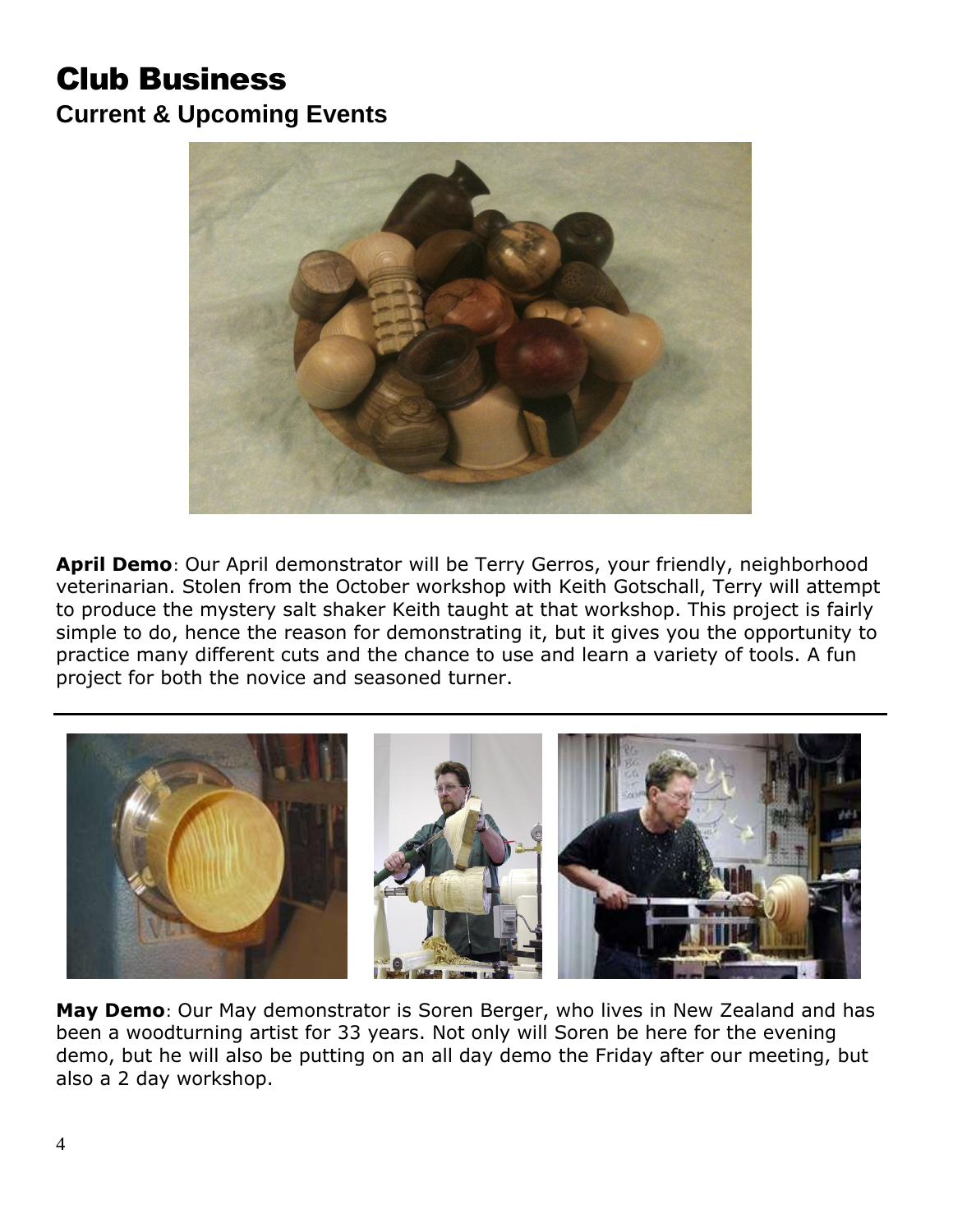He is very well known throughout the world as a teacher, demonstrator and exhibitor, with his art pieces featured in many journals, publications and books. Each year Sören is invited to America to demonstrate woodturning at big national symposiums, top art and craft schools and woodturning clubs.

In 33 years of full time studio woodturning, traveling and teaching Sören has come to see that woodturners are experiencing a rediscovery of a very ancient art. The experience that Sören Berger has gained in his travels throughout the USA, Sweden and NZ over the last 17 years has given him a clearer understanding of many of the common problems people encounter while learning to turn.

Modern woodturning has some new materials, tools and technologies which make the processes quicker and more pleasant. Sören's interest over the last 4 years has been focused on developing tools that enables everybody to create beautiful objects with ease of use.

# Membership Rewards (sorry, available to club members only)

### *Library*

A friendly reminder to members with books and /or videos checked out from the library. Please return them at this next meeting.

### *Wood Gathering*

Sign-up sheets will be available to indicate your availability to help with wood gathering. Anyone who learns of a tree or log that is available to the club should notify Jerry Lelack (503 510-1577) or Bob Hutchinson (503 508-3279). The intent is to gather wood, process it to usable pieces, store it at the home of Terry Gerros', and then make it available to members. Terry can be reached at 503 580-5013.

-----------------------------------------------------

**From Terry Gerros**: Hey all, as many of you know Mike Smith and I hauled a small boat load of wood to SWAT at the end of August. Many of you took advantage and bought some blanks from Mike. Before we left, I talked Mike into leaving a number of turning blanks to sell to the members of our club. Currently I have Ambrosia maple, Honey Locust, Mineral stained Poplar and a few other species available. There are some really nice blanks available in many different sizes. Mike also has left several sections of Maple burl logs. The log sections are at my place and have the price painted on them. If you have an interest, let me know and we can make arrangements for you to come by and take a look. I have a chainsaw large enough to cut these log sections so you can handle them. They are loaded with burls and you won't be disappointed. Give me a call on my cell: 503-580-5013.

I am now a distributor for Stick Fast CA glue, Sharpfast Sharpening systems, and Holdfast vacuum chucking system. Current club members are offered a 10% discount on purchases. Price list will be available later.

### *Supplies*

The club purchases a few supplies in bulk and sells it to members at club cost. We routinely have superglue (\$5), black or brown superglue (\$10) accelerator (\$6) and Anchor Seal (\$10/gal). Recently the club purchased a small supply of half round protractors (\$6) used to measure the angle ground on a tool, and depth gauge (\$5). Bob Quadros will have the resale items still available at the meeting. Please bring the correct change for the items you want.